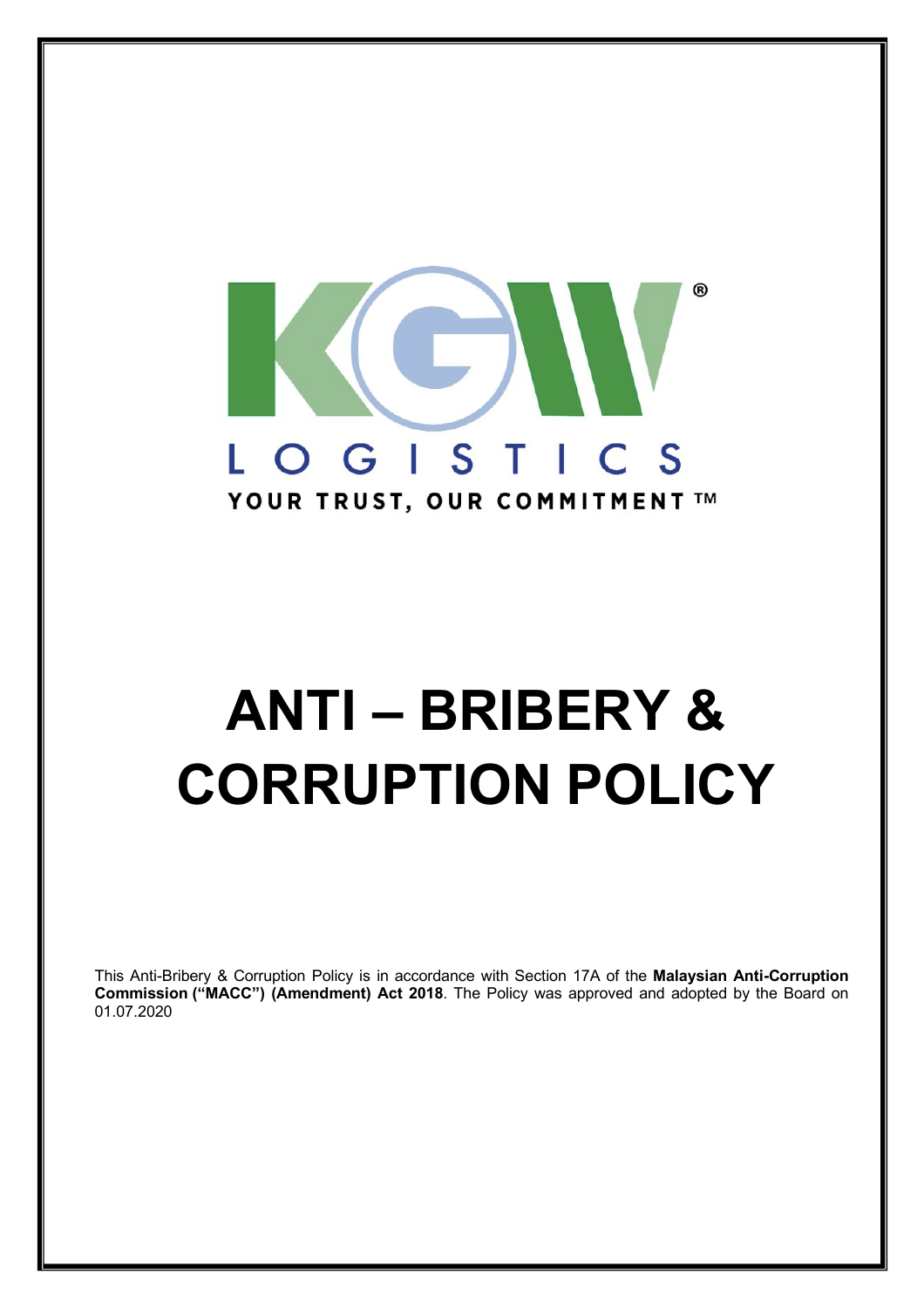| <b>TABLE OF CONTENTS</b> |                                                  |                |
|--------------------------|--------------------------------------------------|----------------|
|                          |                                                  | <b>PAGE</b>    |
| 1.                       | <b>INTRODUCTION &amp; PURPOSE</b>                | 3              |
| 2.                       | <b>SCOPE</b>                                     | 4              |
| 3.                       | <b>DEFINITIONS</b>                               | 4              |
| 4.                       | POLICY STATEMENT                                 | 5              |
| 5.                       | GIFTS, HOSPITALITY & ENTERTAINMENT               | 6              |
| 6.                       | CORPORATE RESPONSIBILITY, SPONSORSHIP & DONATION | $\overline{7}$ |
| 7.                       | POLITICAL CONTRIBUTIONS                          | $\overline{7}$ |
| 8.                       | PURCHASING AND PROCUREMENT                       | $\overline{7}$ |
| 9.                       | <b>FACILITATION PAYMENTS</b>                     | $\overline{7}$ |
| 10.                      | RECRUITMENT OF EMPLOYEES                         | 8              |
| 11.                      | <b>MONEY LAUNDERING</b>                          | 8              |
| 12.                      | DEALINGS WITH THIRD PARTIES & PUBLIC OFFICIALS   | 8              |
| 13.                      | RAISING A CONCERN OR REPORTING A VIOLATION       | 9              |
| 14.                      | <b>RISK ASSESSMENT</b>                           | 9              |
| 15.                      | <b>CONTROL MEASURES</b>                          | 12             |
| 16.                      | TRAINING AND COMMUNICATION                       | 13             |
| 17.                      | <b>COMPLIANCE WITH THE POLICY</b>                | 13             |
| 18.                      | <b>RESPONSIBILITY FOR THE POLICY</b>             | 13             |
| 19.                      | <b>RECORD KEEPING</b>                            | 13             |
| 20.                      | <b>MONITORING &amp; AUDITING</b>                 | 13             |
| 21.                      | <b>WAIVER</b>                                    | 14             |
|                          | APPENDIX 1: ACKNOWLEDGEMENT                      | 15             |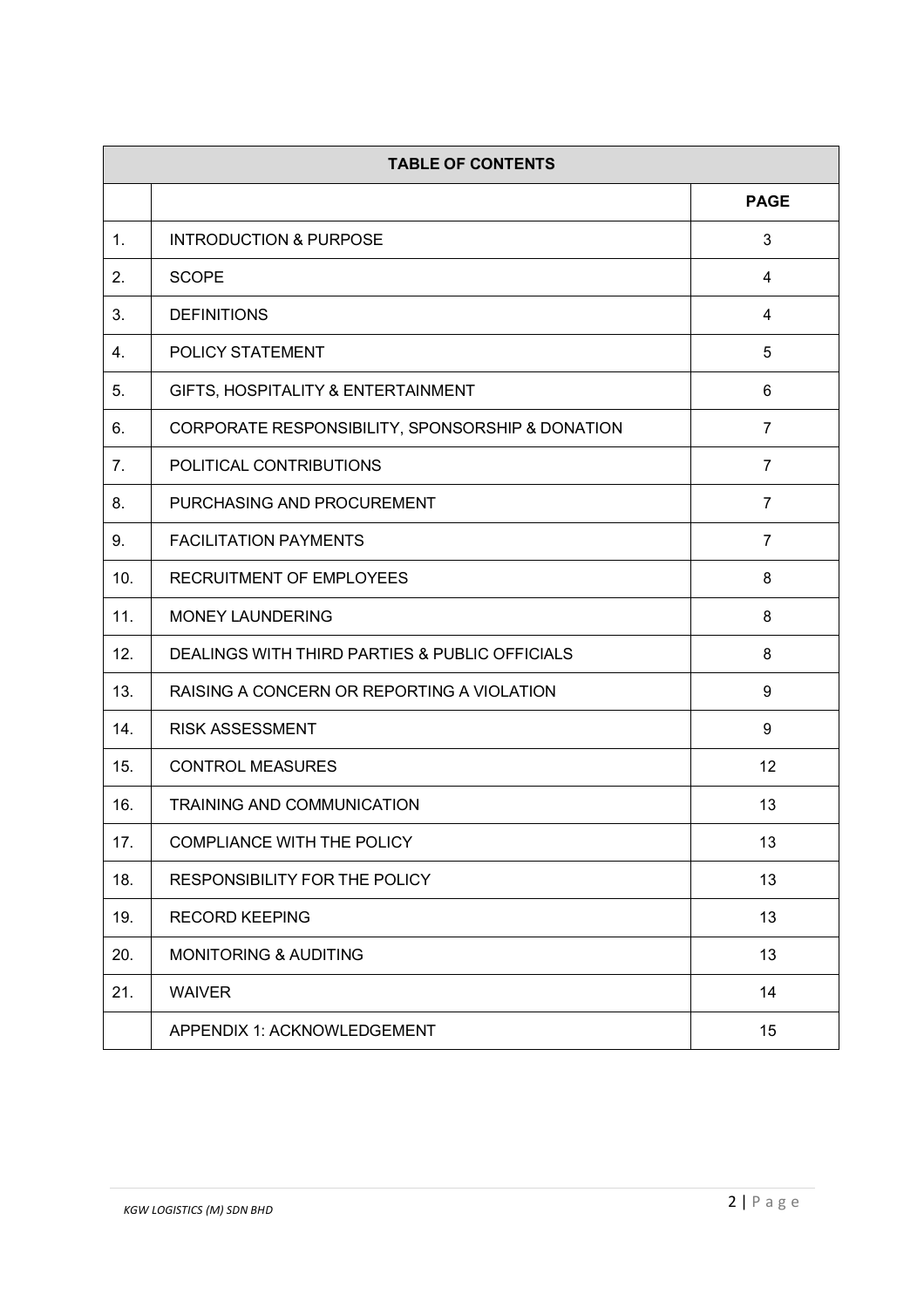# **1. INTRODUCTION & PURPOSE**

KGW LOGISTICS (M) SDN BHD including its affiliates and/or associates (collectively referred to as "KGW", "Company", "we", "us" or "our") are committed to conducting its business dealings with integrity. This means avoiding practices of bribery and corruption of all forms in the KGW daily operations.

The purpose of this **Anti-Bribery & Corruption Policy** (hereinafter referred to as the "**Policy**") is to provide guidance to Directors of KGW (hereinafter referred to as "**Directors**"), and Employees (including probationary, contract, permanent, project, temporary employees) (hereinafter referred to as "**Employees**") concerning how to deal with bribery and corruption and related issues that may arise in the course of business. It reiterates KGW commitment to ensure full compliance by its Directors and Employees with the Malaysian Anti-Corruption Commission (MACC) Act 2009 and the MACC (Amendment) Act 2018 and any other local anti-bribery or anti-corruption laws that may be applicable. This Policy complements and must be read in conjunction with our Code of Ethics and Conduct and our Whistleblowing Policy.

New enforcement under Section 17A (1) of the MACC (Amendment) Act 2018 effective June 2020, states that a commercial organisation commits an offence if a person associated with the commercial organisation (such as its directors or employees) corruptly gives, agrees to give, promises or offers to any person any gratification whether for the benefits of that person or another person with intent –

- 1.1. To obtain or retain business for the commercial organisation; or
- 1.2. To obtain or retain an advantage in the conduct of business for the commercial organisation.

The penalty for an offence under Section 17A (1) is a fine of not less than 10 times the sum or value of the gratification or RM1,000,000.00 whichever is the higher, or to imprisonment for a term not exceeding 20 years or to both. If a commercial organisation is charged for an offence under Section 17A (1), under Section 17 (4), it is a defence for the commercial organisation to prove that it had in place adequate procedures to prevent persons associated with the commercial organisation from undertaking such conduct.

Directors, Employees and any other person or persons associated with KGW (including third parties) have a duty to: -

- Read and understand the Policy in order to be familiar with the applicable requirements and directives as per this document.
- Raise and report suspicious transactions, violations or suspected violations of policy to line managers or HOD. If notifying the line managers or HOD is not possible or inappropriate for any reason, or not in the best interest of the Company, Directors and Employees can raise the concerns via KGW's Whistleblowing Policy.

The scenarios provided within this Policy do not limit the boundaries of the Policy which may be extended to cover all circumstances relating to bribery and corruption. The Policy leverages on the values and core principles set out in our Code of Ethics and Conduct. Full compliance to both the spirit and the letter of this Policy is mandatory and must be maintained using a principle-based approach.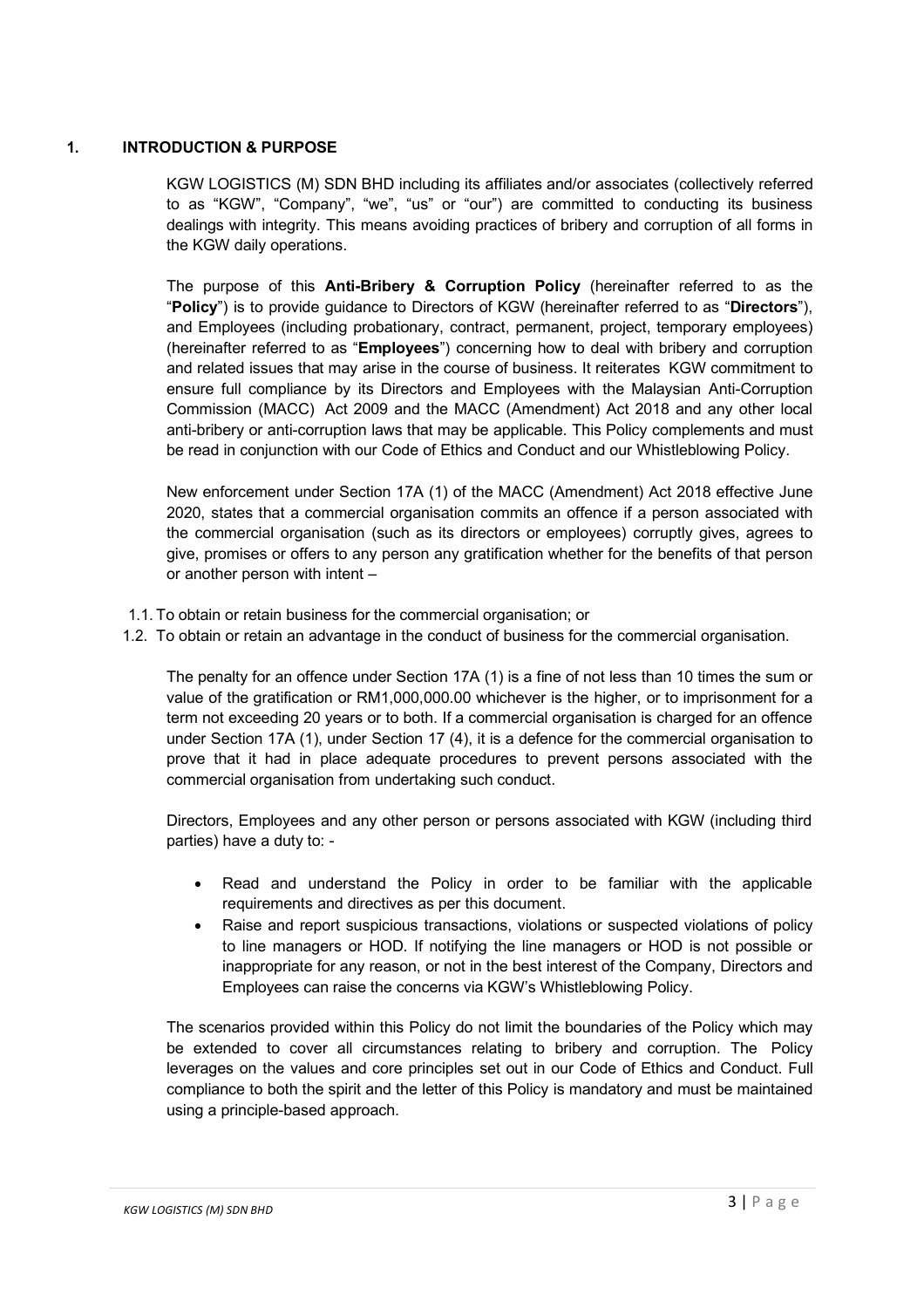# **2. SCOPE**

This Policy applies to all Directors, Employees and any other person or persons associated with KGW (including third parties). In the context of this Policy, third-party refers to any individual or organisation KGW meets and works with. It refers to actual or potential clients, advisers, business associates, joint venture partners, agents, vendors, suppliers, distributors, contractors, consultants, customers, government and public bodies and any other third-party service providers or persons who perform services for or on behalf of the company – this includes their advisers, representatives and officials, politicians and public parties.

Any arrangements KGW makes with a third party is subjected to clear contractual terms, including specific provisions that require the third party to comply with minimum standards and procedures relating to anti-bribery and corruption.

# **3. DEFINITIONS**

| <b>Bribery</b>                                          | Any act of offering, receiving or soliciting something of value or<br>gratification (including payment of cash, gifts, excessive entertainment or<br>an inducement of any kind) in an attempt to illicitly influence the decisions<br>or actions of a person in a position of trust within an organisation.<br>Definition of "Gratification" is based on the definition in Malaysian Anti-<br>Corruption Commission (MACC) 2009. |
|---------------------------------------------------------|----------------------------------------------------------------------------------------------------------------------------------------------------------------------------------------------------------------------------------------------------------------------------------------------------------------------------------------------------------------------------------------------------------------------------------|
| Corruption                                              | Abuse of entrusted power for private gain.                                                                                                                                                                                                                                                                                                                                                                                       |
| "Contractor"<br>or "third party<br>service<br>provider" | Entity or individual who provides, and receives payment for, services or<br>goods related to any aspect of KGW operations and includes<br>subcontractors.                                                                                                                                                                                                                                                                        |
| <b>Conflict of</b><br>interest                          | Directors or Employees' outside or private interests, relationships or<br>activities that interfere or appear to interfere with the fairness / integrity of<br>the Company's business dealings. Conflict of interest can occur in both<br>direct and indirect situations.                                                                                                                                                        |
| <b>Directors</b>                                        | Directors include all independent and non-independent directors,<br>executive and non-executive directors of the Company and shall also<br>include alternate or substitute directors.                                                                                                                                                                                                                                            |
| <b>Employees</b>                                        | All employees of the Company including probationary, contract,<br>permanent, project, and temporary employees.                                                                                                                                                                                                                                                                                                                   |
| <b>Family</b><br><b>Members</b>                         | Includes spouse(s), children (including step-children and<br>adopted<br>children), parents, step-parents, siblings, step-siblings, grandparents,<br>grandchildren, in-laws, uncles, aunts, nieces, nephews, and first cousins,<br>as well as other persons who are members of your household.                                                                                                                                    |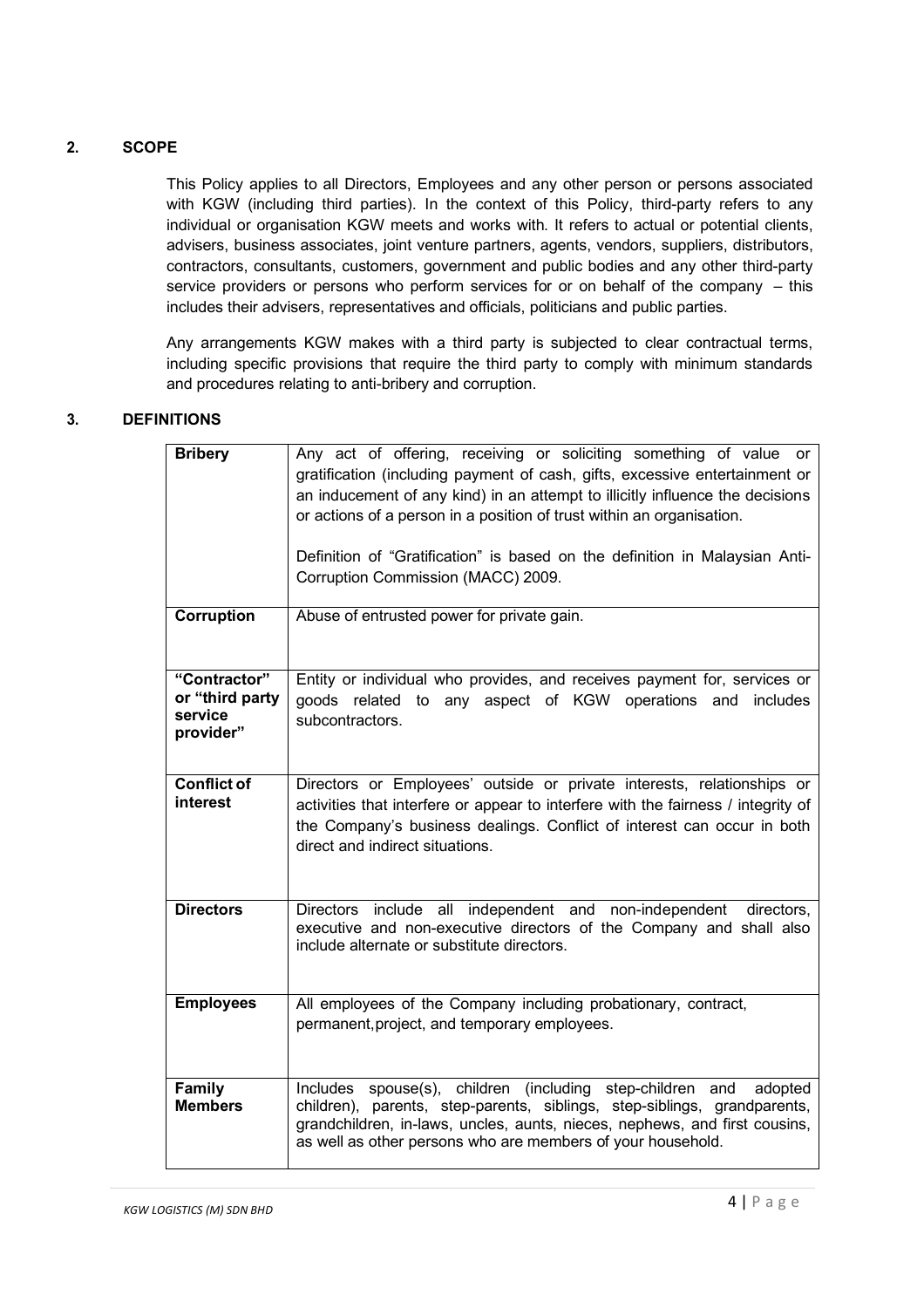| <b>Entertainment</b><br>/ Hospitality<br><b>Expenses</b> | Meals, drinks, lodging, travel or other expenses given to or received from<br>people who have or who may have facilitated the creation of a business<br>relationship with KGW. This includes expenses incurred by / for a<br>prospective client, customer or business partner. Expenses can be a<br>legitimate contribution to achieving a business outcome and also includes<br>attendance at social, cultural or sporting events. |
|----------------------------------------------------------|-------------------------------------------------------------------------------------------------------------------------------------------------------------------------------------------------------------------------------------------------------------------------------------------------------------------------------------------------------------------------------------------------------------------------------------|
| <b>Gifts</b>                                             | hampers, goods or services, which, if given<br>Monies, vouchers,<br>appropriately, are a mark of friendship or appreciation. Gifts must be given<br>without expectation of consideration or value in return.                                                                                                                                                                                                                        |
| <b>Money</b><br>Laundering                               | Process of introducing money, property or other assets derived from illegal<br>and criminal activities into the legal financial and business cycle to give it a<br>legitimate appearance. It is a process to clean 'dirty' money in order to<br>disguise its criminal origin.                                                                                                                                                       |
| <b>Public</b><br><b>Officials</b>                        | Includes officers to Public Bodies, candidates for public office, officials of<br>any political parties and officials of any state-owned enterprises.                                                                                                                                                                                                                                                                               |
| <b>Third Party</b>                                       | Actual or potential clients, advisers, business associates, joint venture<br>partners, agents, vendors, suppliers, distributors, contractors, consultants,<br>customers, government and public bodies and any other third-party<br>service providers or persons who perform services for or on behalf of the<br>Company.                                                                                                            |

# **4. POLICY STATEMENT**

KGW is committed to acting professionally, fairly and with integrity in all business dealingsand relationships. We are committed to: -

- Conduct business in an ethical and honest manner;
- Implement and enforce systems that ensure bribery and corruption is prevented; and
- Take all necessary measures to ensure that our businesses do not participate in corrupt activities and to implement adequate procedures effectively to comply with the provisions of MACC Act 2009 and Section 17A of the MACC (Amendment) Act 2018.

Bribery is a crime and penalties can be severe including prison sentences and large financial penalties. Depending on the circumstances, these penalties can be applied to a company and its Employees and third parties or a combination of any of them. All Directors and Employees are reminded that he/she will be subject to stern disciplinary action, including dismissal as well as civil and criminal liability, if he/she is found in violation of this policy.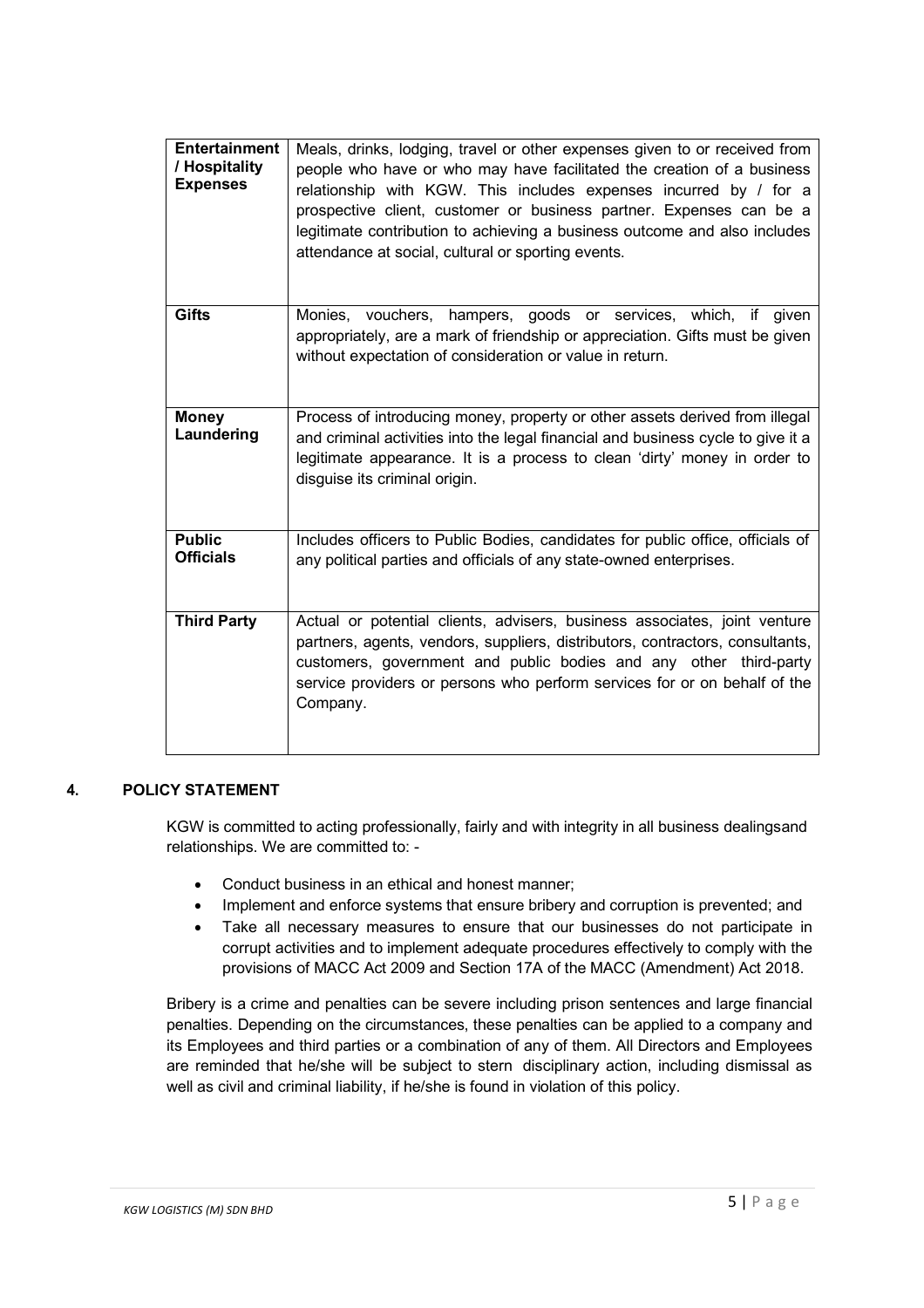# **5. GIFTS, HOSPITALITY AND ENTERTAINMENT**

KGW accepts normal and appropriate gestures of hospitality and goodwill (whether givento / received from third parties) so long as the giving or receiving of gifts / hospitality / entertainment meets the following requirements and approved by the Management:-

- i. It is not made with the intention of influencing the party to whom it is being given, to obtain or reward the retention of a business or a business advantage, or as an explicit or implicit exchange for favours or benefits;
- ii. It is not made with the suggestion that a return favour is expected;
- iii. It is in compliance with local law;
- iv. It is given / received in the name of the company, not in an individual's name;
- v. It does not include cash or a cash equivalent (e.g. a voucher or gift certificate);
- vi. It is appropriate for the circumstances (e.g. giving / receiving a small thank you gift for helping with a large project upon completion);
- vii. It is of an appropriate type and value and given at an appropriate time, taking into account the reason for the gift;
- viii. It is given / received openly, not secretly;
- ix. It is not selectively given to a key, influential person, clearly with the intention of directly influencing them;
- x. It is not lavish and above a certain excessive value, as pre-determined by Management;
- xi. It is not offered to, or accepted from, a government official or representative or politician or political party, without the prior approval of Management; and
- xii. It is inappropriate to decline the offer of a gift (i.e. when meeting with an individual of a certain religion / culture who may take offence), the gift may be accepted so long as it is declared and approved by Management.

KGW recognises the practice of giving and receiving business gift varies between countries, regions, cultures, and religions, so definitions of what is acceptable and not acceptable will inevitably differ for each.

Some examples of acceptable gifts / hospitality / entertainment are as follows: -

- i. Token gifts offered in business situations or to all participants and attendees, for example, work related seminars, conferences, trade and business events;
- ii. Gifts presented at work-related conferences, seminars and/or business events;
- iii. Gifts given in gratitude for hosting business events, conferences and/or seminars;
- iv. Refreshments or meals during meetings or as participants of work-related conferences and/or seminars; and
- v. Meals for business purposes.

As a general principle, Directors and Employees should not accept or give any gifts / hospitality / entertainment to a third party if it is made with the intention of influencing the third party to obtain or retain business, or in exchange for favours or benefits.

Directors and Employees are prohibited from receiving or soliciting festive hampers and overseas incentive trips (excluding factory visits) paid by vendors or any third parties.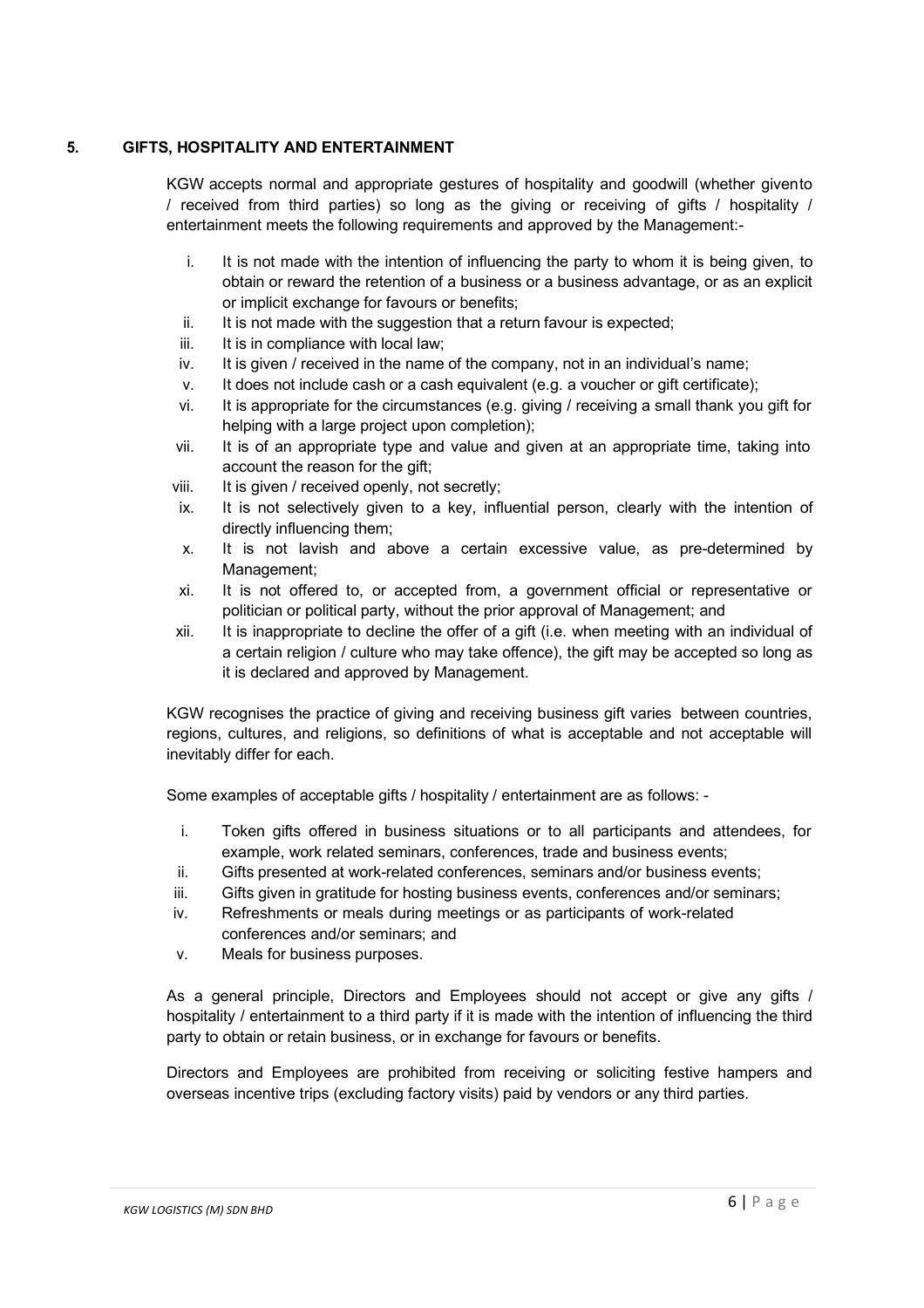# **6. CORPORATE RESPONSIBILITY, SPONSORSHIP AND DONATION**

Corporate responsibility / sponsorship / donation contribution is acceptable (and indeed are encouraged), whether of in-kind services, knowledge, time, or direct financial contributions. However, Directors and Employees must be careful to ensure that such contributions are not used as a scheme to conceal bribery. No such contribution can be offered or made without the prior approval of Management.

The records of all corporate responsibility / sponsorship / donation contribution shall be kept by the Company's Finance & Accounts.

Generally, all corporate responsibility / sponsorship / donation contribution must comply with the following:

- i. Ensure such contributions are allowed by applicable laws;
- ii. Obtain the necessary authorisation from the Management;
- iii. Made to established entities, after due diligence has been conducted, to guarantee proper administration of the funds;
- iv. Accurately stated in KGW accounting books and records; and
- v. Not to be used as a means to cover up an illegal payment or bribery.

Examples of red flags to look out for are as follows:

- The contribution is made on behalf of a Public Official:
- The proposed recipient has affiliations with a Public Official or their relatives are involved;
- There is a risk of a perceived improper advantage for KGW.

# **7. POLITICAL CONTRIBUTIONS**

No political contributions are permitted to be made, directly or indirectly, to any political candidate or any political party except where such contributions are not prohibited by law and express permission has been given by the Management.

The records of all political contributions shall be kept by the Risk Management Department.

# **8. PURCHASING AND PROCUREMENT PRACTICES**

Directors and Employees are responsible to ensure KGW purchase of required materials, supplies, equipment and sub-contract services are procured at the most favourable and competitive terms as according to the standards stated in the KGW Procurement Team - Standard Operating Procedures.

Directors and Employees must avoid soliciting illegal purchase and procurement practices and be cautious of involvement in any bribery or corrupt act.

# **9. FACILITATION PAYMENTS**

Facilitation payments are reasonable payments given to secure or expedite the performance of a routine or administrative function. These types of payments are strongly discouraged and at best avoided.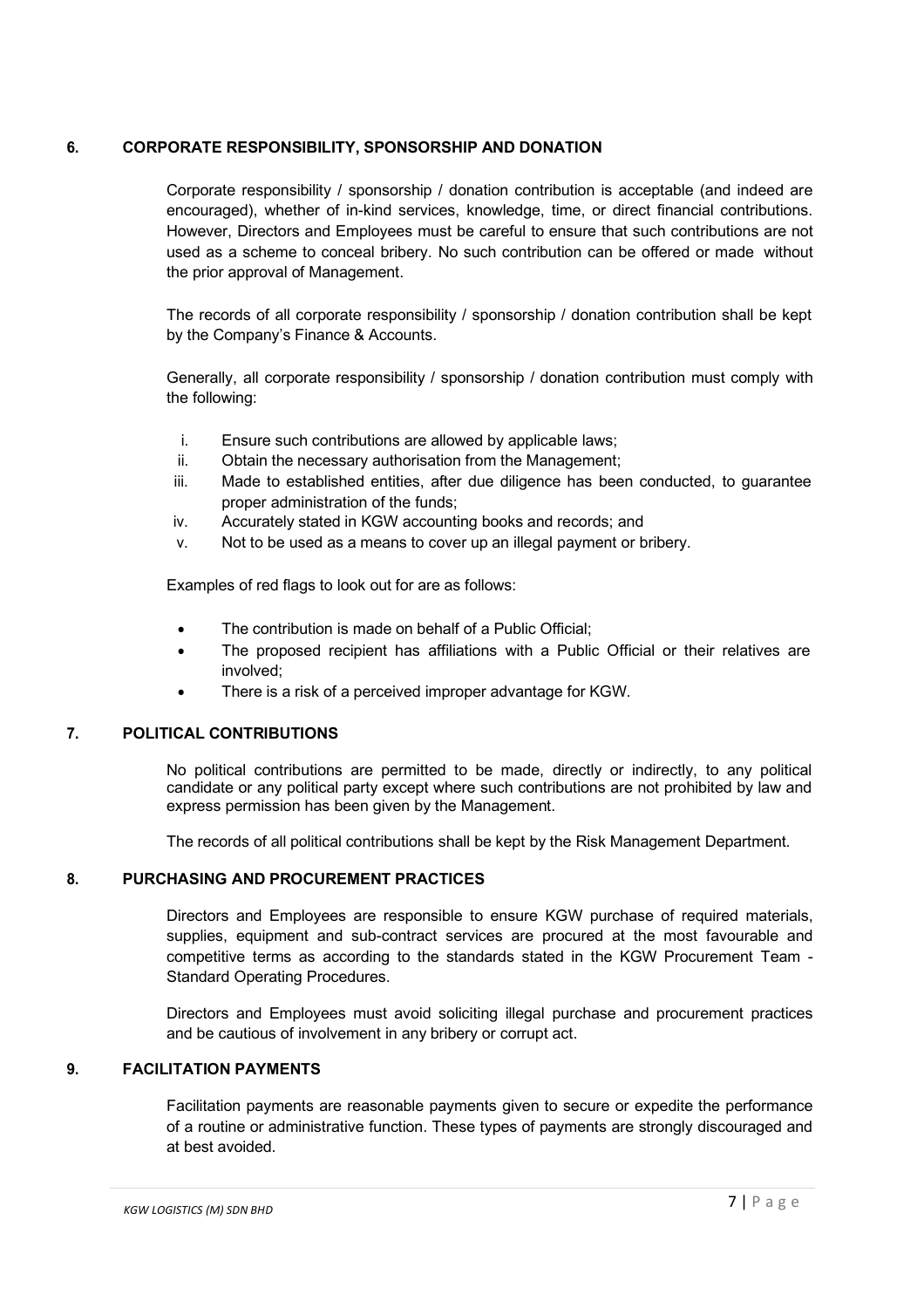However, if and when it is made (on the rare occasions), there should be in place an administrative procedure to capture and record these forms of payments to whom and for what they are, with approval from Managing Director cum CEO.

### **10. RECRUITMENT OF EMPLOYEES**

The recruitment of Directors and Employees will be based on approved selection criteria to ensure that only the most qualified and suitable individuals based on qualifications, performance, skills and experience are employed. This is also crucial to ensure that no element of corruption is involved in the hiring of employees.

Family members of Directors and Employees may be hired as employees of KGW only if the appointment is based on qualifications, performance, skills and experience. There should be no direct reporting relationship between the Director or Employee and his or her family member. Approval from Board of Directors is required if any Director's family members being recruited at Director level and has any reporting relationship between the Director and his/her family members.

In line with this, proper background checks should be conducted in order to ensure that the potential employee has not been convicted in any bribery or corruption cases. More detailed background checks should be taken when hiring employees that would be responsible in management positions, as they would be tasked with decision-making obligations.

# **11. MONEY LAUNDERING**

KGW strongly objects to practices related to money laundering, including dealing in the proceeds of criminal activities. All Directors and Employees must avoid violating KGW antimoney laundering policy and existing anti-money laundering laws in the country, at all cost.

Directors and Employees are expected to conduct reasonable due diligence on clients and third parties to understand their business background and to determine the origin and destination of money, property and services.

# **12. DEALINGS WITH THIRD PARTIES AND PUBLIC OFFICIALS**

KGW dealings with third parties and Public officials must be carried out in compliance with all relevant laws and consistent with the values and principles set out in KGW Code of Ethics and Conduct and in this Policy. As part of this commitment, all forms of bribery and corruption are unacceptable and must be avoided.

All third parties, including agents, suppliers, joint venture partners, contractors, consultants and Public officials must be made aware of this policy and the principles in KGW Code of Ethics and Conduct by the respective Head of Department (hereinafter referred to as "HOD") and the arrangements with them shall be subjected to clear contractual terms, including specific provisions therein requiring them to comply with minimum standards and procedures relating to bribery and corruption.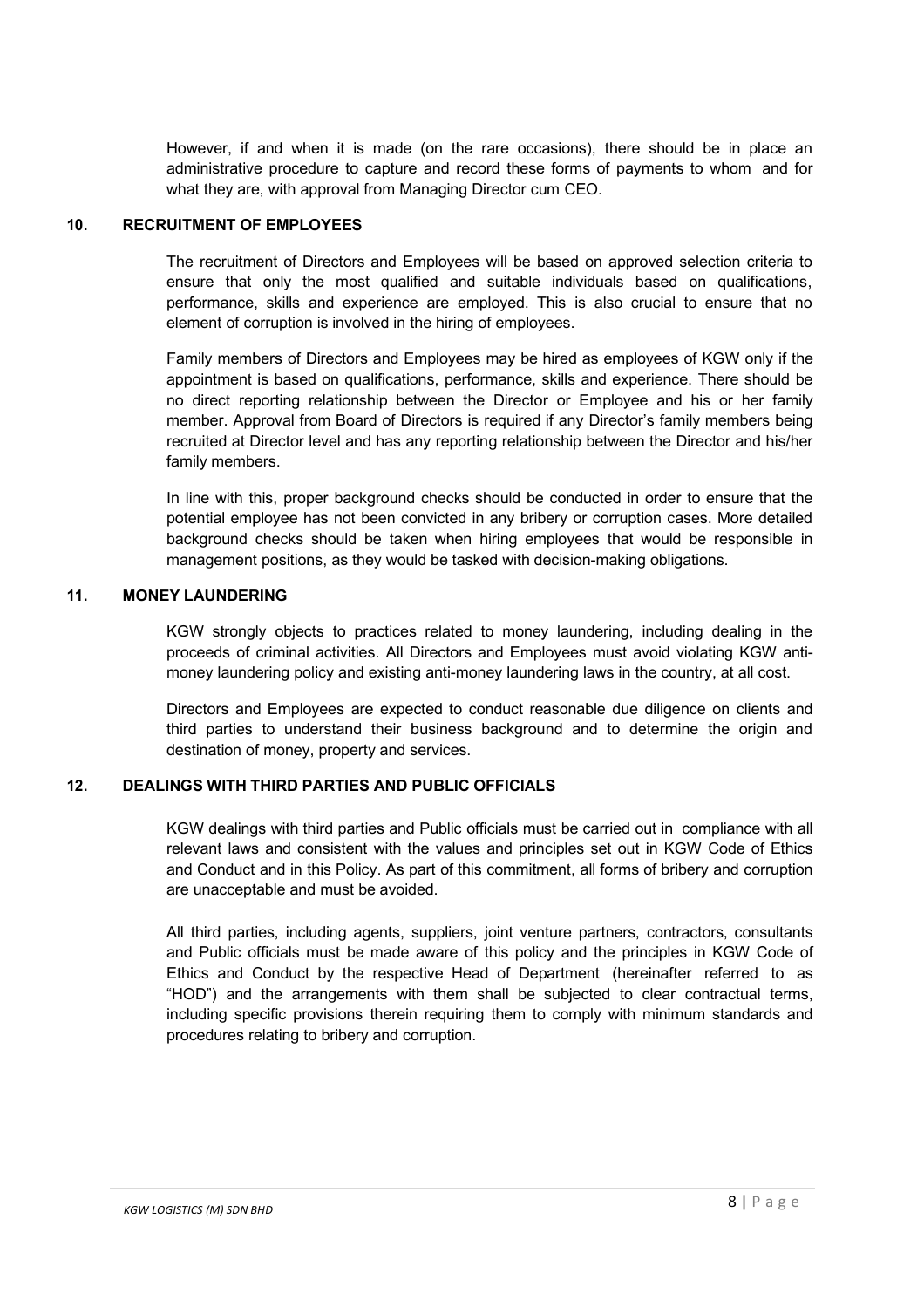To ensure that we build a safe and healthy business relationships with third parties and Public officials, all Directors and Employees shall conduct reasonable due diligence, where practical and relevant, to assess the integrity of KGW prospective business counterparties. Directors and Employees are not allowed to enter into any business dealings with any third party or Public officials reasonably suspected of engaging in bribery and improper business practices.

# **13. RAISING A CONCERN OR REPORTING A VIOLATION**

### **13.1 REPORTING**

#### First Step

Director or Employee who wishes to raise a concern or report a violation of the Policy is encouraged to first discuss the matter with line managers or HOD. This is the fastest way to clear up misunderstandings and ensure good, open working environment in the Company. Most, if not all concerns, can usually be resolved through proper and timely communication.

#### Next Step

If notifying the line managers or HOD is not possible or inappropriate for any reason, or not in the best interest of the Company, then the Director or Employee may raise his / her concern with the CEO or managerial positioned Directors. Their telephone numbers, addresses and emails are available in the Company's Whistleblowing Policy & Procedures which is posted in www.kgwlogistics.com

The whistleblowing avenue is intended to be used as an ultimate remedy i.e. if no other means are available to address the concern. However, malicious and false allegations will be viewed seriously and treated as a gross misconduct and if proven, may lead to dismissal. Making a false report may result in the reporting individual being held personally liable for damages by anyone who may have been affected by the false disclosure.

# **13.2 PROTECTION**

If the Director or Employee encounters any form of bribery or corruption, he / she has a duty to disclose or report such acts to the Company. For concerns that are raised in good faith i.e. with no malicious intentions, the Company will protect the Director or Employee against detrimental action i.e. against retaliation, punishment and/or unfair treatment (including intimidation, harassment, discrimination, demotion and termination of employment) from his / her superior, head of department/division and other employees as a result of the disclosure.

# **14. RISK ASSESSMENT**

# **14.1. CORRUPTION RISK MANAGEMENT ("CRM")**

The Company shall adopt CRM. CRM is a management process that helps to identify structural weaknesses that may facilitate corruption, provides a framework for all employees to take part in identifying risk factors and treatments, and embeds corruption prevention within the Company's operating environment.

CRM adopts a structured corruption risk assessment process. The corruption risk assessment should form the basis of the Company's anti-corruption efforts. As such, the Company shall conduct corruption risk assessments periodically and when there is a change in law or circumstance of the business to identify, analyse, assess and prioritise the internal and external corruption risks. This risk assessment should be used to establish appropriate processes, systems and controls approved by the Senior Management to mitigate the specific corruption risks.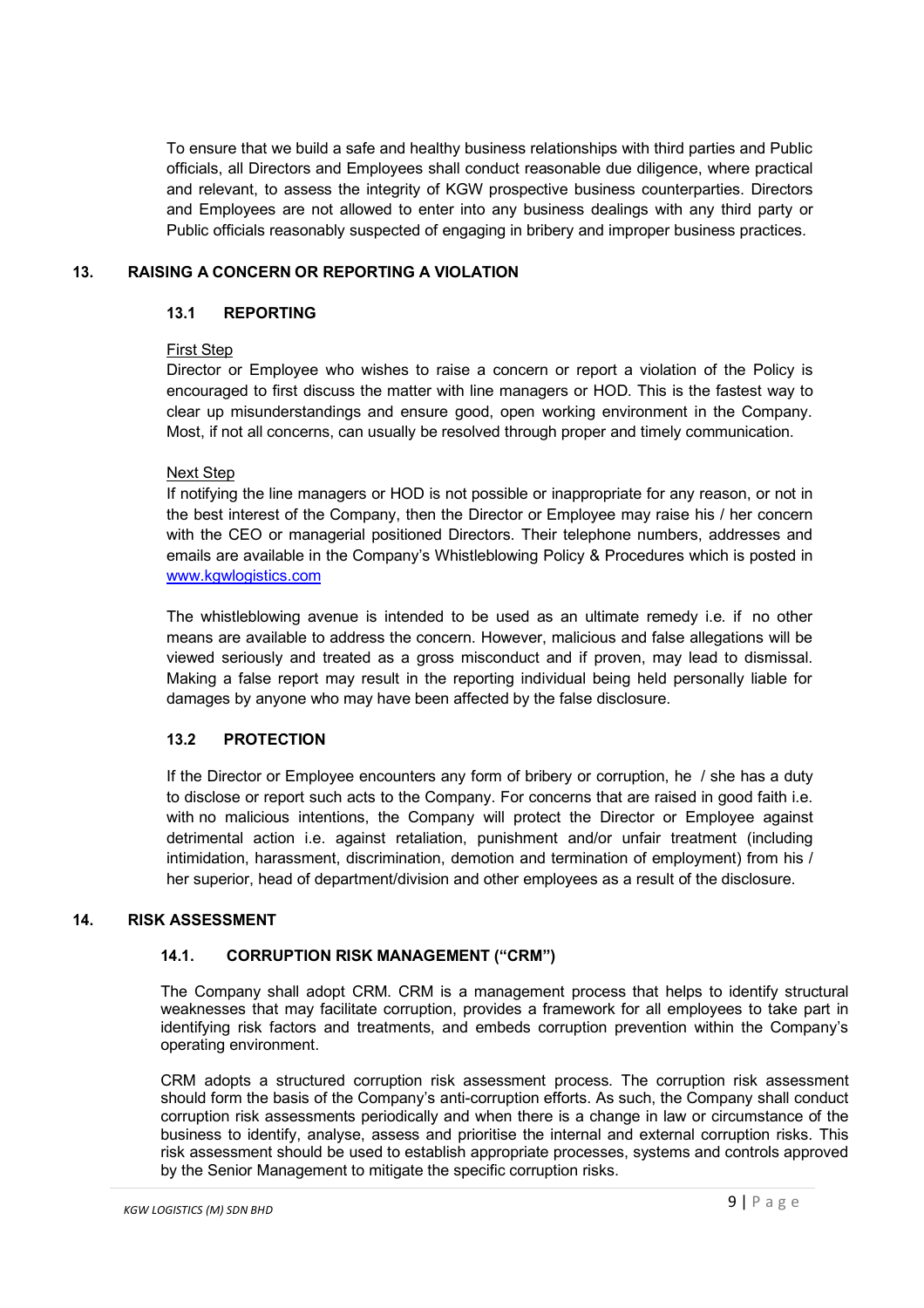Employees/directors shall be guided with the corruption risk assessment process as follows: -

#### *Step 1: Identification*

Identify the corruption risk scenarios that may arises, determine the root cause and inherent risk on the risk scenarios that arises.

#### *Step 2: Measurement*

Measure the inherent risks identified by assessing the impact and likelihood of occurrence, assign risk rating for each identified risk thereafter referring to risk matrix below: -



#### *Likelihood of Occurrence*

| Likelihood     | Indication                                                                |
|----------------|---------------------------------------------------------------------------|
| Rare           | - low probability, occur only in exceptional circumstances                |
|                | - approximately < 5% chance of occurring in the next 12 months            |
| Unlikely       | - little probability, could occur at some time                            |
|                | - approximately < 25% but > 5% chance of occurring in the next 12 months  |
| Possible       | - some probability, might occur half of the time                          |
|                | - approximately < 50% but > 25% chance of occurring in the next 12 months |
| Likelv         | - will probably occur in most circumstances                               |
|                | - approximately < 95% but > 50% chance of occurring in the next 12 months |
| Almost Certain | - high probability, is expected to occur in most circumstances            |
|                | - approximately > 95% chance of occurring in the next 12 months           |

# *Magnitude of Impact*

| <b>Impact</b> | Indication                                                                                                                                                                                                                                                                           |
|---------------|--------------------------------------------------------------------------------------------------------------------------------------------------------------------------------------------------------------------------------------------------------------------------------------|
| Insignificant | - business process and planned activities are not disrupted<br>- no impact on the Company's reputation and the Management's integrity<br>- do not attract media attention<br>- no penalty                                                                                            |
| Minor         | - business process and planned activities are lightly disrupted<br>- light impact on the Company's reputation and the Management's integrity<br>- do not attract media attention<br>- minimal penalty, may receive notice of violation or warnings                                   |
| Moderate      | - business process and planned activities are moderately disrupted<br>- moderate impact on the Company's reputation and the Management's integrity<br>- some loss of public trust<br>- attract negative media attention<br>- moderate penalty, may subject to regulatory proceedings |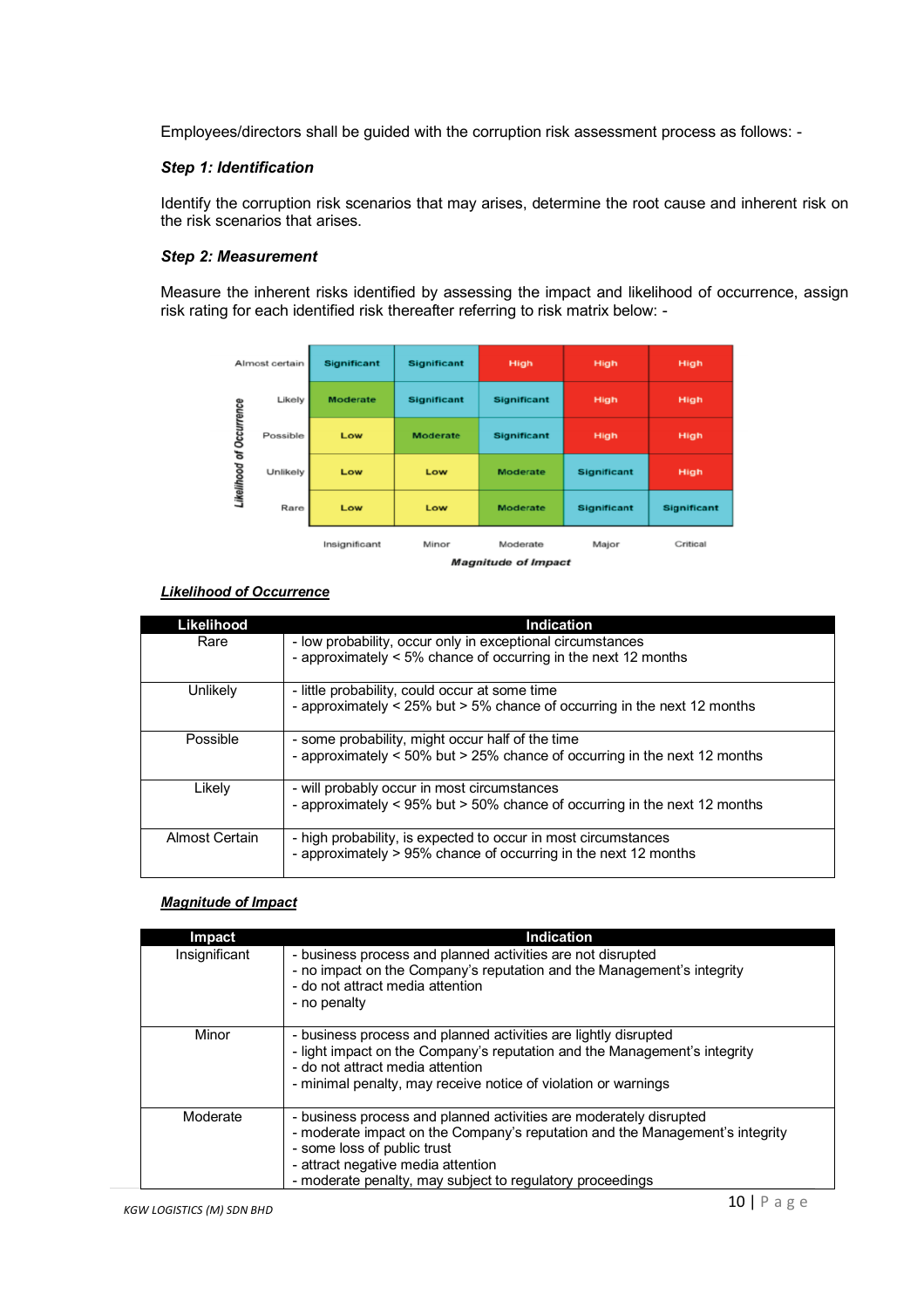| Major    | - business process and planned activities are significantly disrupted<br>- significant impact on the Company's reputation and the Management's integrity<br>- loss of public trust<br>- attract negative media attention<br>- substantial penalty, may subject to criminal charges and/or regulatory proceedings    |
|----------|---------------------------------------------------------------------------------------------------------------------------------------------------------------------------------------------------------------------------------------------------------------------------------------------------------------------|
| Critical | - business process and planned activities are totally disrupted<br>- extremely serious impact on the Company's reputation and the Management's<br>integrity<br>- severe loss of public trust<br>- attract negative media attention<br>- substantial penalty, subject to criminal charges and regulatory proceedings |

# *Risk Rating*

| Rating      | <b>Course of Actions</b>                                                                                                                                                                                                                                         |
|-------------|------------------------------------------------------------------------------------------------------------------------------------------------------------------------------------------------------------------------------------------------------------------|
| Low         | - manageable risks where controls are working as intended<br>- no further action plan needed<br>- continuous monitoring                                                                                                                                          |
| Moderate    | - manageable risks where controls are working as intended<br>- additional prevention measures may be identified<br>- continuous monitoring                                                                                                                       |
| Significant | - risk must be observed at all time<br>- existing controls may not effective, additional prevention and control measures must<br>be identified<br>- superior must be updated about the issue on monthly basis                                                    |
| High        | - risk must be observed at all time<br>- existing controls are not effective, additional prevention and control measures must<br>be identified<br>- superior must be updated about the issue on weekly basis<br>- involve external control mechanism/institution |

# *Step 3: Control*

Existing controls documented in operating manuals and various policies should be reviewed and physical controls should be tested with walkthrough test.

The effectiveness of the existing controls can be evaluated as follows: -

| <b>Rating</b> | <b>Condition</b>                                                                                                                                                                               |
|---------------|------------------------------------------------------------------------------------------------------------------------------------------------------------------------------------------------|
| Effective     | - controls are strong and operating properly.<br>- provide a reasonable level of assurance that objectives are being achieved                                                                  |
| Moderate      | - some control weaknesses/ inefficiencies have been identified<br>- no serious risk exposure but improvements are required to provide reasonable<br>assurance that objectives will be achieved |
| Weak          | - controls do not meet an acceptable standard, many weaknesses/ inefficiencies<br>existed<br>- controls do not provide reasonable assurance that objectives will be achieved                   |

Additional preventive and detective control measures are required to be identified for risks that are ranked significant and high as well as those existing controls that are ineffective.

# *Step 4: Monitor*

The identified risks should be monitored and checked periodically and update when necessary.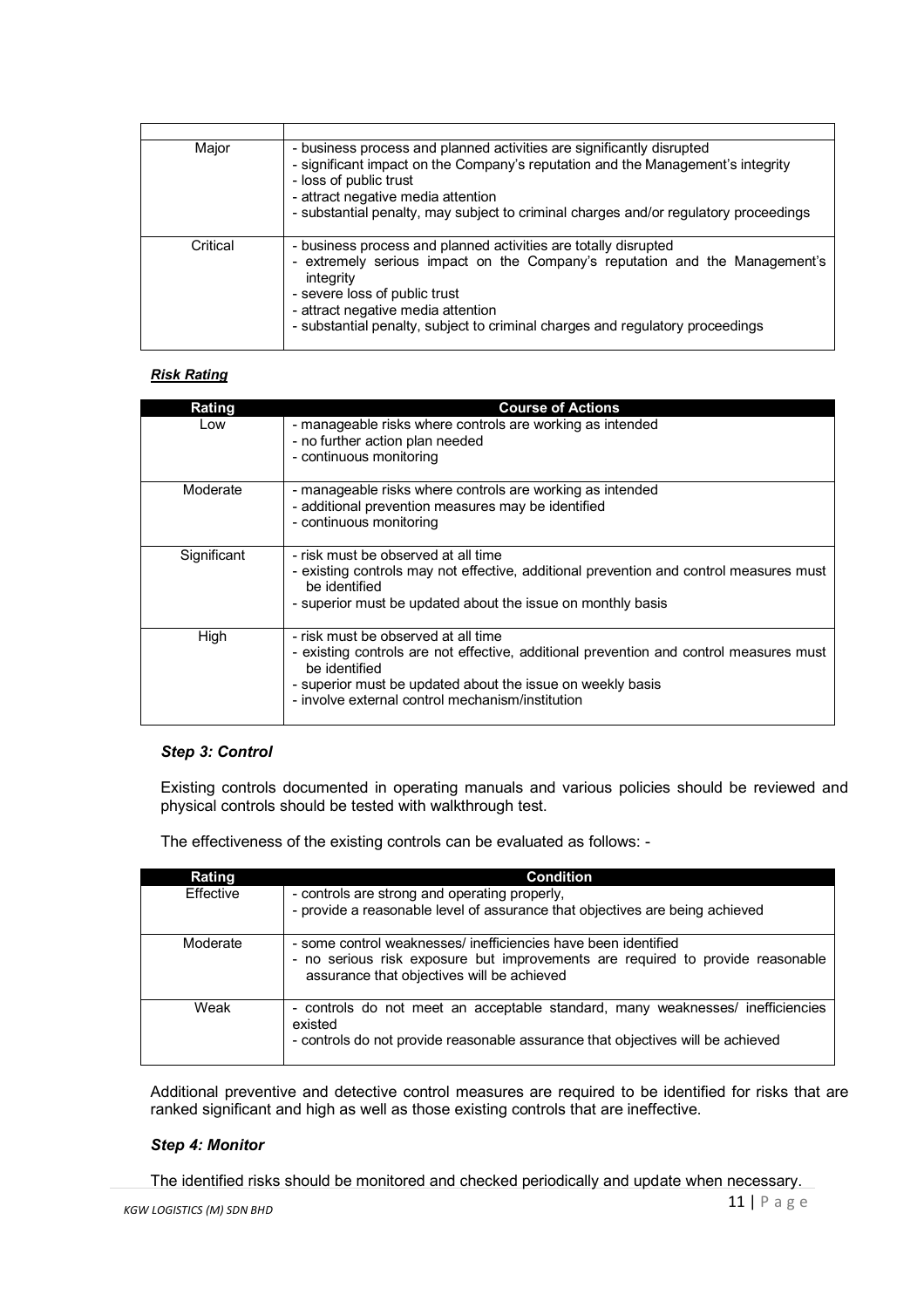# **14.2. CORRUPTION RISK ASSESSMENT**

The Company has performed a corruption risk assessment and recorded the potential corruption risk scenarios and the relevant mitigation controls. Employees/directors are required to understand clearly and adhere to the relevant actions required in the event you encounter similar incident. However, the list may not be exhaustive, you shall consult your immediate superior or communicate via the reporting channel as stated in Section 5.2 of this ABCP in the event you are uncertain of the situation encountered.

# **15. CONTROL MEASURES**

This section covers the Company's control measures to address any corruption risks arising from weaknesses in the organisation's governance framework, processes and procedures as well as policies and procedures in dealing with potential bribery and corruption risk areas.

# **15.1. DUE DILIGENCE**

The Company shall conduct due diligence on potential or existing clients, business associates, subcontractors, workforce candidates and any other party deemed necessary prior to entering into any formalised relationships and/or as and when there are changes in the circumstances, in particular where there is significant exposure to bribery and corruption risk.

Due diligence methods for background checks may include: -

- (i) Conduct web searches;
- (ii) Conduct searches in Companies Commission of Malaysia ("CCM");
- (iii) Conduct searches in external databases and screening tools/solutions (i.e. CTOS, Thomson Reuters);
- (iv) Verify supporting documents;
- (v) Conduct interviews; and/or
- (vi) Engage third party due diligence service providers.

Due diligence process should be aimed at obtaining sufficient information to assess whether there are any potential bribery risks posed by the relevant party. Based on the results, we may either decline, suspend or terminate relationship with the relevant party to protect the Company from any legal, financial and reputation risks.

Employees are required to complete and submit the due diligence checklist to relevant Director for decision making and forward the same to Finance Department for record keeping purpose thereafter.

# **15.2. CONFLICT OF INTEREST**

Conflict of interest arises in a situation where the employee is or may be in a position to take advantage of their role by using confidential information, assets or intellectual property for the benefit of himself/herself or a closely related person. Closely related person is someone you are related to, have personal friendship with, or anyone living in the same household as you. Based on the MACCA, relative includes spouse, siblings, spouse's siblings, direct line of ascendant (parent/grandparents) or descendant (children/grandchildren) including the spouse's and the spouse's siblings, uncle, aunt or cousin, son-in-law or daughter-in-law.

All employees/directors are required to make declaration on conflict of interest on an annual basis or as and when they become aware of a conflict at any other time (ad-hoc basis). Senior management shall determine the next course of action thereafter. Employees/directors may refer to the Company's Code of Ethics for conflict of interest situations examples.

Annual Conflict of Interest Declaration Form and Interval Conflict of Interest Declaration Form shall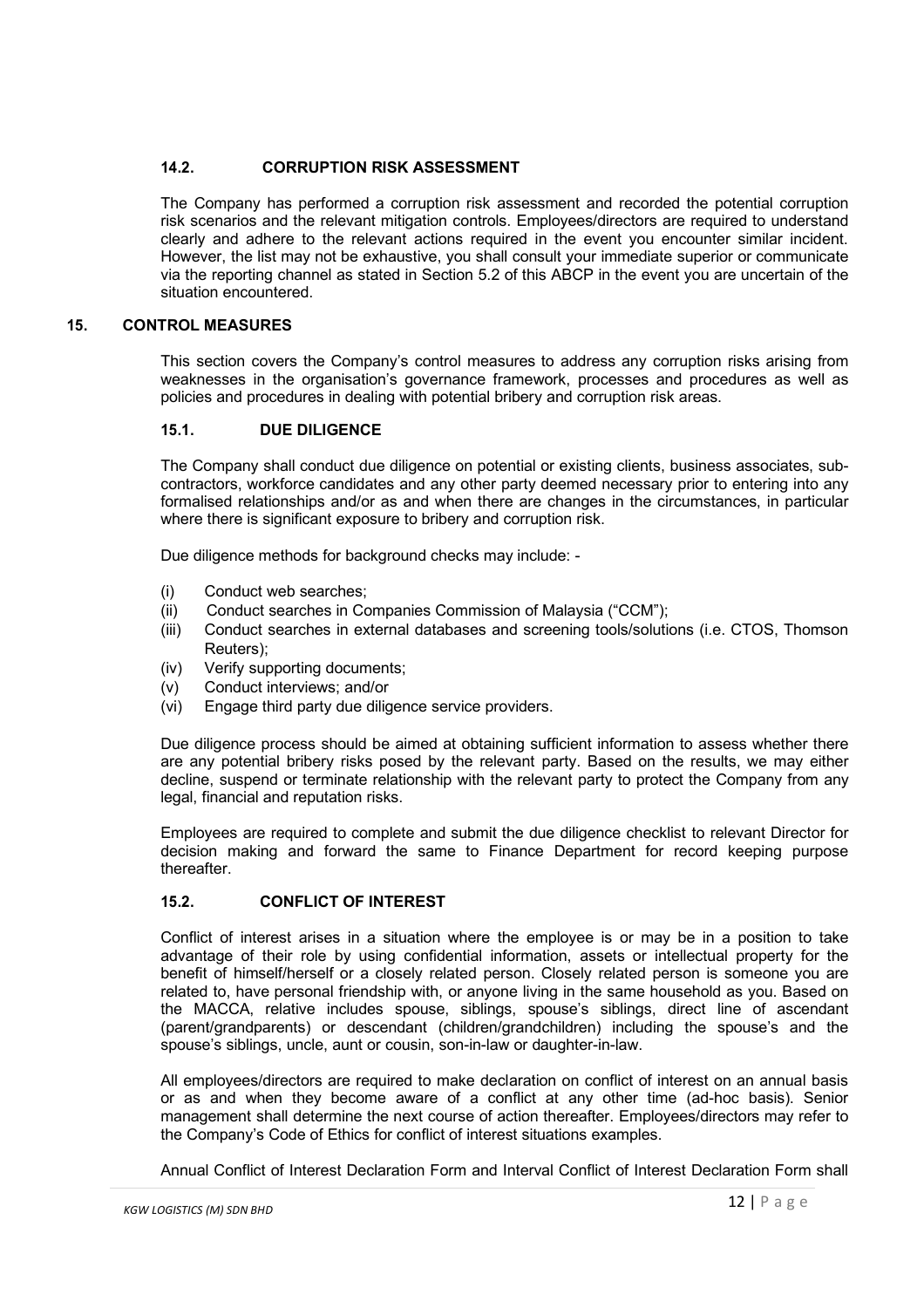be kept by the Human Resources ("HR") Department.

### **16. TRAINING AND COMMUNICATION**

KGW will clearly communicate and provide training on this policy to all Directors, Employees and persons associated with the Company (including third parties). They will be asked to formally accept to comply with this policy.

### **17. COMPLIANCE WITH THE POLICY**

KGW shall conduct regular validation to ensure compliance to this Policy. Such validation exercises may be conducted either independently by KGW External Audit or in collaboration with other relevant departments, and/or conducted by external consultants.

KGW regards bribery and corruption as a serious matter. Non-compliance may lead to disciplinary action, up to and including termination of employment. Further legal action may also be taken in the event that KGW interests have been harmed as a result of noncompliance.

KGW shall also notify the relevant regulatory authority of any identified bribery or corruption incidents, if it deems necessary or appropriate. Where notification to the relevant regulatory authorities have been done, KGW shall provide full co-operation to the said regulatory authorities, including further action that such regulatory authority may decide to take against convicted Directors and Employees.

# **18. RESPONSIBILITY FOR THE POLICY**

This Policy is reviewed and approved by the Board of Directors and oversight of this Policy has been delegated to the Board Risk Committee which monitors the effectiveness of and compliance with this Policy. All Directors, Employees and persons associated with KGW (including third parties) are responsible for understanding and complying with this Policy including prevention, detection, and reporting of bribery and other forms of corruption. They are required to avoid any activities that could lead to, or imply, a breach of this anti-bribery and corruption policy. KGW reserves the right to terminate a contractual relationship with a Director, an Employee or persons associated with KGW (including third parties) if they breach this policy.

# **19. RECORD KEEPING**

KGW will keep detailed and accurate financial records, and will have appropriate internal controls in place to act as evidence for all payments made. We will declare and keep a written record of the amount and reason for hospitality or gifts accepted and given and understand that gifts are subjected to Management's review and approval.

# **20. MONITORING AND AUDITING**

KGW Board Risk Committee is responsible for monitoring the effectiveness of this policy and will review the implementation of it on a regular basis. They will assess its suitability, adequacy, and effectiveness.

Any need for improvements will be applied as soon as possible. Directors, Employees and persons associated with KGW (including third parties) are encouraged to offer their feedback on this policy if they have any suggestions for how it may be improved. Feedback of this